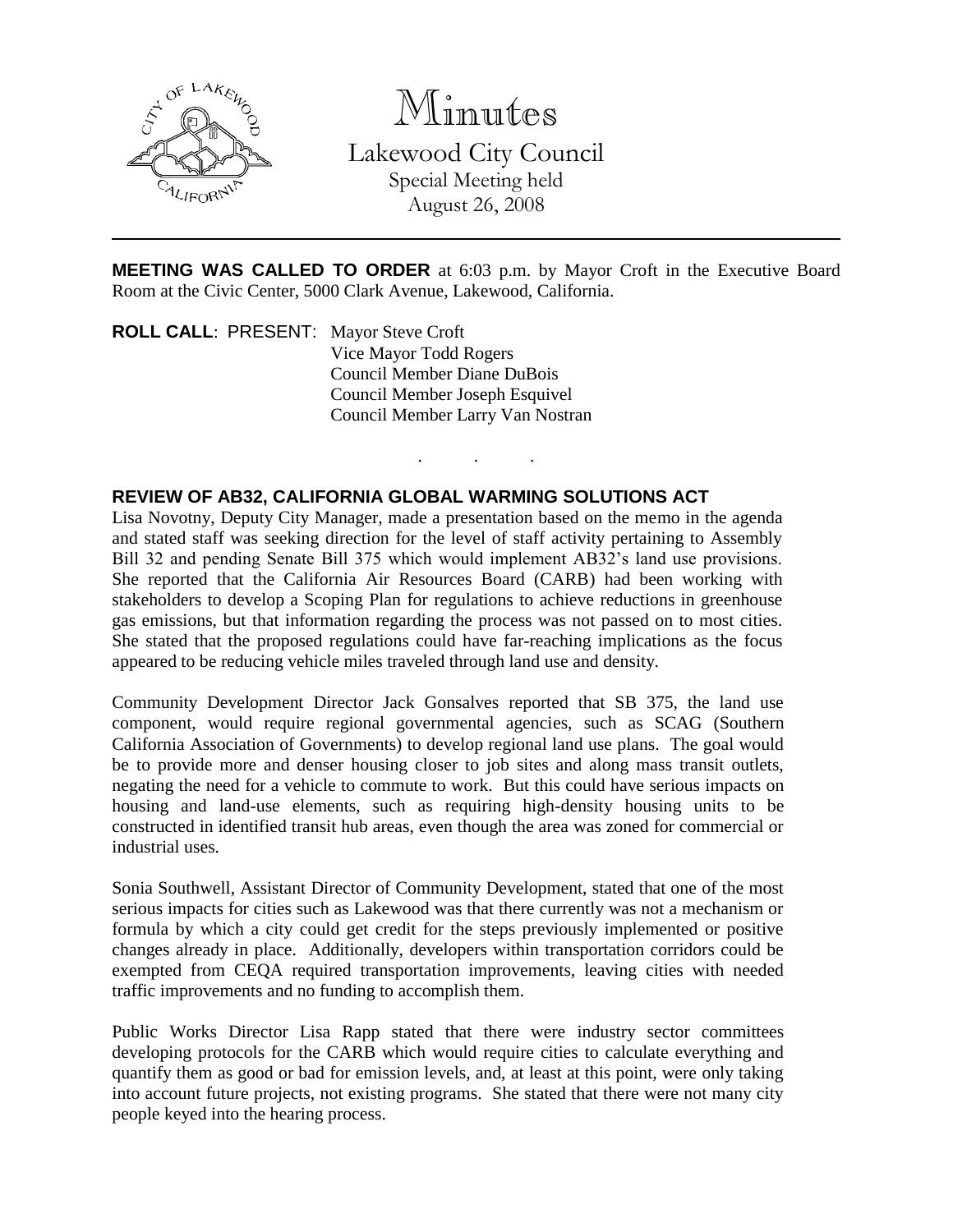City Council Minutes August 26, 2008 Page 2

**REVIEW OF AB32, CALIFORNIA GLOBAL WARMING SOLUTIONS ACT** – Cont. Responding to questions from Mayor Croft, Ms. Novotny responded by stating that while some of the proposed regulations would need to go back to Sacramento for legislative approval, most would be enforced as regulations by the CARB. She also responded that at this point, there were assurances that costs related to this legislation would be reimbursable by the State.

The Deputy City Manager continued by stating that the opinion of staff was that there was over emphasis on the land use component of this legislation out of proportion to the benefit that would be realized. High density housing without a high-quality transit program would increase rather than decrease vehicle traffic. She stated that cities around or like Lakewood had not been heard by the CARB board and requested the City Council provide direction on whether this developing legislation should merely be monitored, concerns be expressed to legislators or other actions be taken.

City Manager Howard Chambers stated that a time of severe economic challenges like this was a difficult time to address such an issue as this one, with the potential for such sweeping changes to the way local agencies operate. He reported that most city managers seemed unaware of what was happening on this legislation.

Council Member DuBois noted that she was the City's representative on the Gateway Council of Governments (COG) and that several of the other COG members also served on SCAG committees. She stated that while she did not feel Lakewood had the resources to lead a charge on this matter, she would definitely be in favor of contacting our local legislators and expressing the City's concerns.

Mayor Croft stated that while he was in agreement with the overall goals of the legislation, when it came down to laying out future regulations to accomplish those goals, the City needed to have representation. He stated he would favor expressing the City's concerns regarding the shortcomings of the process to date and working through the COG.

Vice Mayor Rogers stated that it would be important for the City to have a role in the development of these regulations and that the CARB should hear that even though they received some input from the League of California Cities, the League did not speak for all cities. He stated that the issues of affordability and achievability needed to be raised, a system for cities to receive credit for goals previously achieved and that he hoped that more cities would be drawn into the discussions.

Mayor Croft noted that it was the consensus of the City Council that staff be directed to send correspondence to the City's local legislators, the Governor, and to the Chair of the Air Resources Board.

. . .